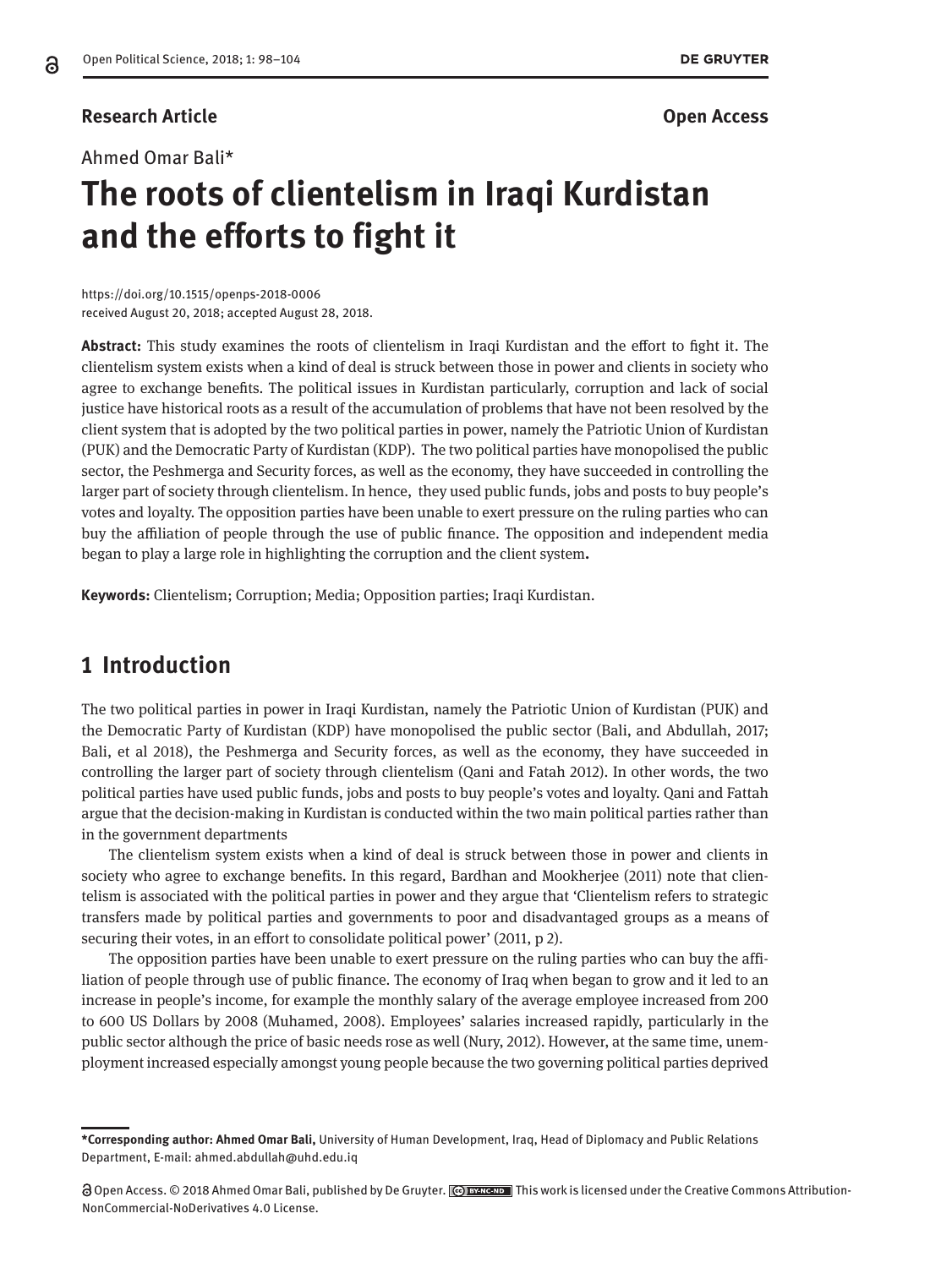many people of government jobs, whilst giving these jobs to their own followers in order to buy their votes (Hussain, 2015). In an interview in the Hawlati Newspaper with Ayoub Barzani, a Kurdish political analyst of the reform process, the government did not have any plans in place to tackle corruption and introduce reforms as the government itself was corrupt (Hawlati 2012a). Subsequently the opposition parties became much stronger, particularly the Gorran which was established some months before the election in 2009. Gorran is based on the promise to change the system in Kurdistan and its workers are mostly volunteers, whereas the members of the other parties receive a salary, particularly those in the ruling parties. At the same time the opposition parties became stronger because many people, particularly young people, attempted to find a job in different sectors instead of relying on financial support from the ruling parties. Young people started to support the opposition parties in order to enable the opposition parties to take power, introduce reforms and fight corruption. During the last election campaign the Gorran Movement Party relied on the media, particularly KNN TV and the Sbeiy website, to focus primarily on its agenda for political change, while the ruling parties depended on buying votes by using public funds. The opposition parties focused on fighting corruption and introducing reforms if they were to win the election, whereas the ruling parties argued that the Kurdish people should support them because they had struggled against Saddam's regime in the past and only they were able to keep Kurdistan safe. Alongside this, the ruling parties argued that the Kurds needed to solve their problems with Baghdad before introducing reforms in the KRG (Hussain, 2015). The Gorran Movement has introduced a new model of doing politics in Kurdistan which relies on the media and this is important as it has fewer active members compared to the other parties, particularly the ruling parties (Hussain, 2015).) The Gorran party's media remains largely focused on portraying corruption and the government's performance in a negative light and this appeals to young people who are the main demographic category affected negatively by the government. Consequently the opposition and independent media give importance to young people as their main target audience. From this stand point, the media has become much more effective in handling political communication and analysing the political issuesparticularly corruption, particularly the opposition and independent media. This research examines the roots of clientelism in Iraqi Kurdistan and the effort to fight it.

# **2 Theoretical Review**

Al-Zaidi and Sadiq (2012) argue that the political system in Kurdistan is characterised by nepotism and the citizens are not treated on an equal basis. Therefore this section reviews the concept of political clientelism as a causality of the political issues in Kurdistan.

Since clientelism features in the political system this situation is supposed to create political issues, particularly corruption and the lack of government performance. This discussion reviews the clientelism model as a theoretical assumption that has repercussions on the political system of Kurdistan and it provides a suitable theoretical and conceptual framework for this study.

Roniger adopts the term clientelism from Richard Graham who characterised clientelism as an actionset built upon the principle of 'take there, give here', enabling clients and patrons to benefit from mutual support as they play parallel to each other at different levels of political, social, and administrative articulation' (2004, p 355).

Roniger (2004) further explains that clientelism in the political arena, particularly in the government context, leads 'to the distribution of state resources (jobs, contracts, and services) in exchange for political support and is associated with various forms of patronage and organisational brokerage. This implies that in the political clientelism system there is a form of deal between those in power and their clients to exchange benefits. In this regard, Bardhan and Mookherjee (2011) note that clientelisim is associated with the political parties in power and they argue that 'clientelism refers to strategic transfers made by political parties and governments to poor and disadvantaged groups as a means of securing their votes, in an effort to consolidate political power' (2011, p 2). In this respect, Stokes et al (2013) argue that in clientelism system, the political parties distributes jobs, cash, credit, myriad and other resources to citizens in order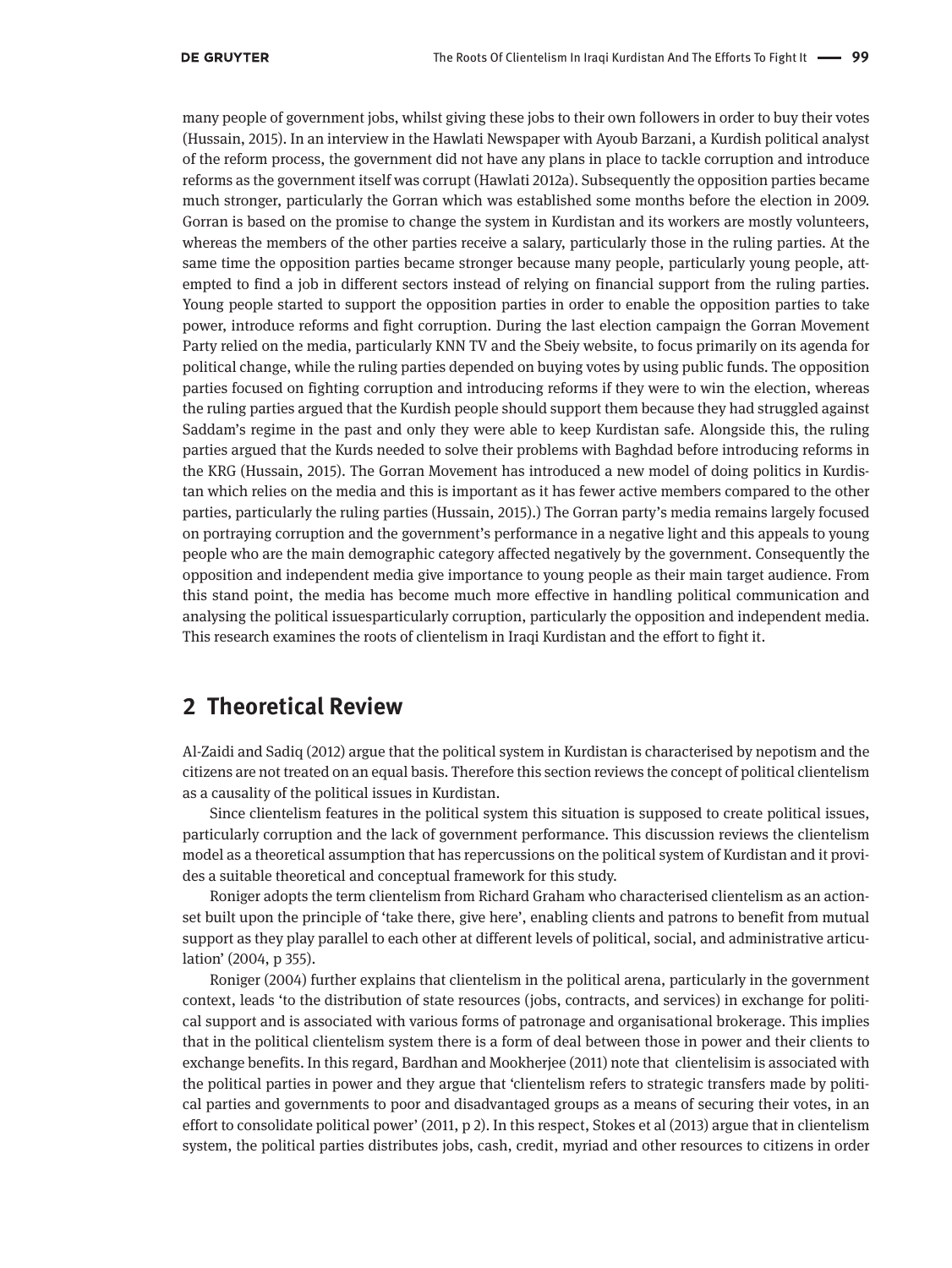to vote in favour of them front of them either for the election campaign or at any other time . This secures and keeps the politicians in power.

The client system leads to lack of social justice because the whole population have no real opportunity to find jobs (Bellamy, 2013). Another feature of the clientelism system is that the government faces overemployment because the political parties in power need to distribute new jobs to people continuously (Warner, 1997). The two arguments of Bellamy (2013) and Warner (1997) show that the new generation, particularly young people, face the negative consequences of the client system.

### **3 Research Methods**

The research uses a descriptive analysis and sourced from secondary sources including books, research articles and the data are published. This allows examining the roots of clientelism in Iraqi Kurdistan and efforts that seek to fight it, particularly by opposition parties and media.

# **4 Discussion**

#### **4.1 The Roots Of Clientelism In The Political Economy Of Kurdistan**

The clientelism can apply to the political arena of Kurdistan where both political parties in power, the PUK and KDP, since the creation of the first government in 1992, started to construct their popularity based on the client system. On 19th May 1992, the election of the Kurdistan National Assembly (KNA) was conducted with the participation of eight Kurdish political parties and 4 Assyrian parties (Christian ethnic groups) who were competing for 100 parliamentary seats with 5 seats reserved for ethnic groups by quota, although subsequently 5 seats were retained for the Assyrians because the Turkmen withdrew from the elections. The Turkmen comprise the third minority group in Iraq and the majority of them live in Kurdistan, particularly in Kirkuk and Erbil, and most of them came from Turkey during the Ottoman Empire period. According to the election rules each list was supposed to obtain 7% in order to enter the KNA. Ultimately, the KDP obtained 51% and the PUK gained 49% of the votes (Dabrowska and Hann, 2008). Despite fraudulent incidents in this election, Stansfield (2003) stated that this election was one of the most democratic in the Middle East. The PUK did not agree to form the opposition because it believed that the KDP would start to buy the loyalty of the citizens through the distribution of public funds, as there was an old long-standing competition between the two parties about keeping and expanding their influence,

Which had sometimes led to armed conflict between them. As a result, the KDP and PUK formed a 50-50 coalition government and subsequently divided the government departments by making small concessions to the minor parties in order to ensure their support. According to Mustafa who was the PUK deputy leader, he suggested his party should form the opposition, nevertheless other members of the PUK preferred to enter the government because, as mentioned above, they did not have confidence in the KDP's undertakings (Mustafa, 2008). As the two political parties in power, the PUK and KDP, monopolised the public sector, Peshmerga and other security forces, as well as the economy, they could control the larger part of society on the clientelism basis through using public funds and jobs to buy votes (Qani and Fatah 2012).

#### **4.2 Increasing Budget And Enhancing The Clientelism System In Iraqi Kurdistan**

After 2003 the budget of Kurdistan started to increase due to the economic sanctions being lifted and the two political parties, PUK and KDP, started to monopolise the economic sector through establishing big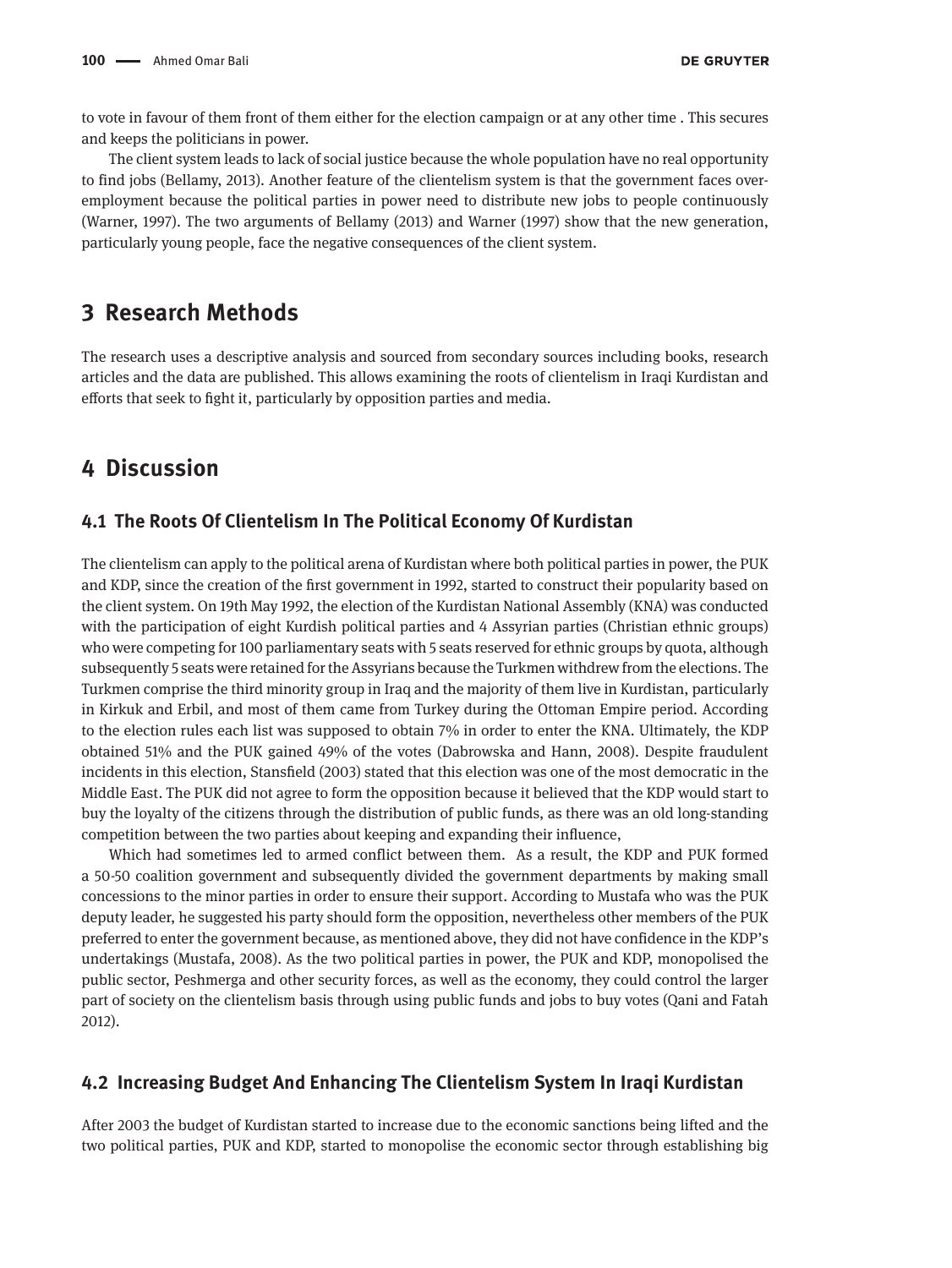companies which dominated contract allocation without transparency (Salih, 2015). Salih (2015) notes that the client system in Kurdistan led to a lack of social justice, for instance a small sector of society became wealthy dramatically while large parts of society became poor as a result of inflation. In the same way, the public services were not developed and the opposition parties were weak (Al Zaidi and Sadiq, 2012). As a result, the civil organisations and independent media emerged to criticise the government. In this regard, Al Zaidi and Sadiq (2012) argue that the debate of corruption and demand for reform by the people, civil society organisations, opposition parties and opposition and independent media mainly started from 2004 when the budget of the KRG started to increase.

 The most prominent intellectual group which criticised government policy was the Rahand, which translates as 'dimension' in English, and which appeared from 1994 to 2006. Most members of this group were living in the EU and through their journal of the same name they published articles focusing on questions of freedom and democratisation in the KRG (Bali, 2016). Rasul (2010) mentioned that the Rahand group developed a critical discourse which had an active impact on readers, particularly on young people, which contributed to change and helped the emergence of real opposition parties. As well as this group, other forms of opposition emerged, for instance the development of independent media, such as the Hawlati newspaper which started in Sulaymaniyah as a weekly newspaper in 2000 and then became a daily.

It is undoubtedly the case that, prior to 2009, some pressure groups and the independent media were more active in voicing opposition to the ruling parties than the smaller political opposition parties themselves. This was largely due to the fact that the two main parties stifled any open debate from the opposition parties and endeavoured to control any public criticism against them. This forced many Kurdish people to demonstrate openly, for example about the national budget which although it increased, still did not deliver improved public services. In this context, Ali (2009) claimed that the Kurdish ruling parties argued that they were the only legitimate organisations worthy of government because they had opposed the Saddam regime, and that therefore the Kurds should show them loyalty for patriotic reasons. Moreover, when the opposition parties criticised the government, the two main parties accused them of being new in the political arena and therefore not having played a part in the struggle against the former regime. This in turn implied that only the two parties in power were legitimate; the opposition parties were ignored even though they were willing to help find a solution to the issues of corruption and reform. Therefore, members of the opposition parties joined in the anti-government protests alongside ordinary citizens.

When ruling governments in a country do not allow opposition parties or individuals to propose different ideas this can lead to alternative forms of opposition, such as popular demonstrations and reports across the independent media. For instance, in Western democracies people and opposition parties usually have more rights to express their critical opinions against the performance of their governments compared with the people and opposition parties in a new democracy. All the revolutions during the Arab Spring were initiated by the people and encouraged by the opposition parties. Salah (2010) argues that group pressure and the independent media encouraged the public to ask their government to make reforms in public services through demonstrations at the end of 2005 and the beginning of 2006 in the KRG.

By the end of 2005, some of the PUK leaders formed a campaign to introduce reforms inside the KRG; these became known as the reform group in the PUK. This group made demands, such as reducing the power of the PUK leader, introducing reforms in the PUK, activating the Political Bureau of the PUK, conducting an election amongst the PUK members and ensuring the services provided to the public were improved (Mustafa, 2009). The PUK followed this up by taking steps to implement the demands of the Reform Group. In spite of this, the Reform Group refused the offer to join in the internal elections of the PUK, arguing that the PUK had no real intention of conducting reforms. In addition, the Reform Group was uncomfortable with the power-sharing agreement between its party (the PUK) and the KDP. Under these circumstances, Nawsherwan Mustafa, leader of the Reform Group, along with the rest of its members, resigned from the PUK. Subsequently, in March 2007 they established a Media Company called Wsha which means 'awareness', to inform the people about corruption and reform (Mustafa, 2008).

The company of Wsha had a considerable impact on the political situation of the KRG particularly in the PUK-influenced area because the Reform Group effectively became the opposition within the KRG, as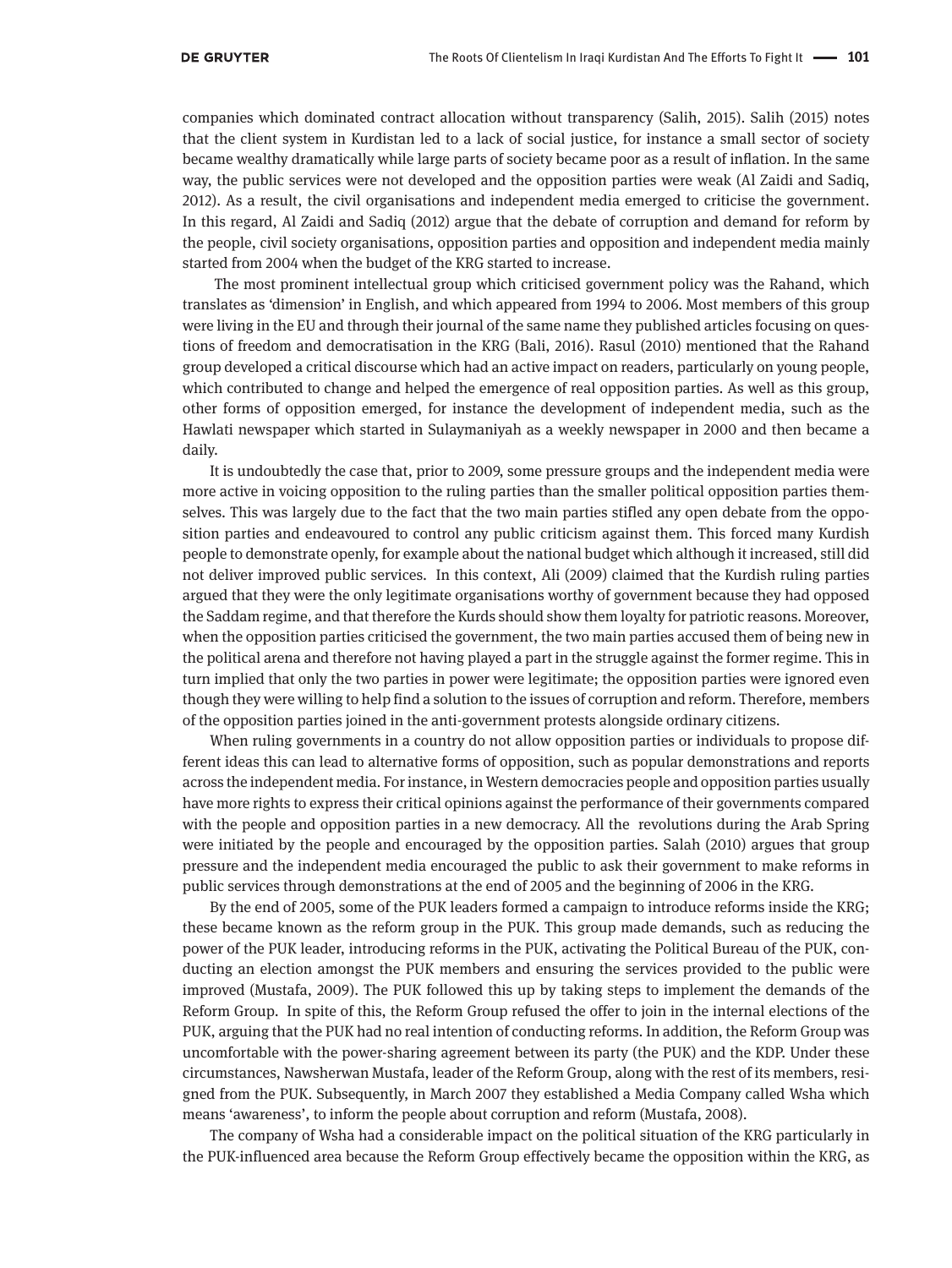they had a large membership base. Accordingly, freedom of expression expanded for each of the other opposition parties as well as the media (Al Zaidi and Sadiq, 2012). The opposition parties started to develop a coherent programme against the ruling parties, with the four opposition parties, the Kurdistan Islamic Union (KIU), the Islamic Group (IG), the Toilers Party of Kurdistan (TPK) and the Socialist Party of Kurdistan (SPK) entering the last election in July 2009 under a single list named 'Service and Reform'. The Media Company, Wsha, formed its own list in the election and called it the Gorran list meaning 'change'. This group focused on reforms and corruption and a call to change during the election campaign. As a result of all these oppositional activities and the competition amongst the two traditional parties, the other political entities became stronger in the last election campaign.

Ultimately, the traditional list (KDP and PUK) gained 59 seats out of 111 seats while the Gorran list took 25 seats with only 13 seats for the Service and Reform list. The results were declared by the independent High Electoral Commission of Iraq. This was a significant transition in political life in Iraqi Kurdistan because the two main parties had controlled the elections since 1992. Hardy (2015) argues that the real opposition party started from the election in 2009, as people started to find an alternative party, particularly young people because the new generations demanded a better level of public services and accountability. However, the older generations still appreciated the struggle of the two main parties which they had conducted against the Saddam regime. Also most of the older generations kept a strong affiliation to these parties because they stood to gain financially through pensions or bribery (Qani, 2012a).

Criticism of civil society and the opposition party increased when oil production restarted and people found that although the national budget increased, the level of ordinary people's income did not change (Hussain, 2015; Salih, 2015). The arguments of both researchers imply that the KRG did not have an effective economic strategy or strong economic policy. In this regard, Qani (2015) argues that the two families in Kurdistan who dominated the PUK and KDP parties sought to transform the political system to a rentier economy system, such as those in the Arab Gulf countries, which is administered by families and ignores democratisation which is opposite to this system because in a democracy people play a big role in policy-making and decisions. Chaudhry (2011) explains that much of the Saudi state is based on the rentier economy system, where, for example, construction has relied on patron-client relationships through corruption of individuals by providing them with jobs in both the private and public sectors. Qani (2015) justifies his argument through four points, the first is that the two families monopolise the economic system through adopting the rentier system which relies on protecting the oil without transparency and using the income of this in their companies' favour. Secondly, the religious dimension gives credence to the Salafist ideology which states that ruling families should be obeyed in any way, therefore the people do not have any right to demonstrate or seek to shape political parties or change the power base, even if the rulers become an authoritarian regime. As a result, the whole political process gradually comes under the families' control and the people will be forced to support the system even if they do not receive good quality services or are forced to suffer because of unemployment. The third point is that the families seek to form an intellectual group which does not criticise the political system through providing its members with higher salaries and privileges.

In the light of the above discussion, it can be concluded in this section that the political economy of Kurdistan has been monopolised by the two political parties based on the system of clientelism (Hussain, 2015), and through adopting the rentier economy model (Qani, 2015; Salih, 2015). Such a system leads to corruption, bureaucracy, over- employment and general lack of social justice. The sector of society most likely to be affected by the client system are the young people because this system is based on the rentier economy which is unjust and creates over-employment, which particularly affects young people.

#### **4.3 The Role Of Opposition Parties To Fight Corruption And Clientelism Syetem**

The opposition parties became stronger particularly following the emergence of the Gorran Movement which means "change" in English and which appeared formally in the elections in July 2009. The Gorran Movement was led by Nawshirwan Mustafa (2009-2017), the deputy leader of the PUK party, which he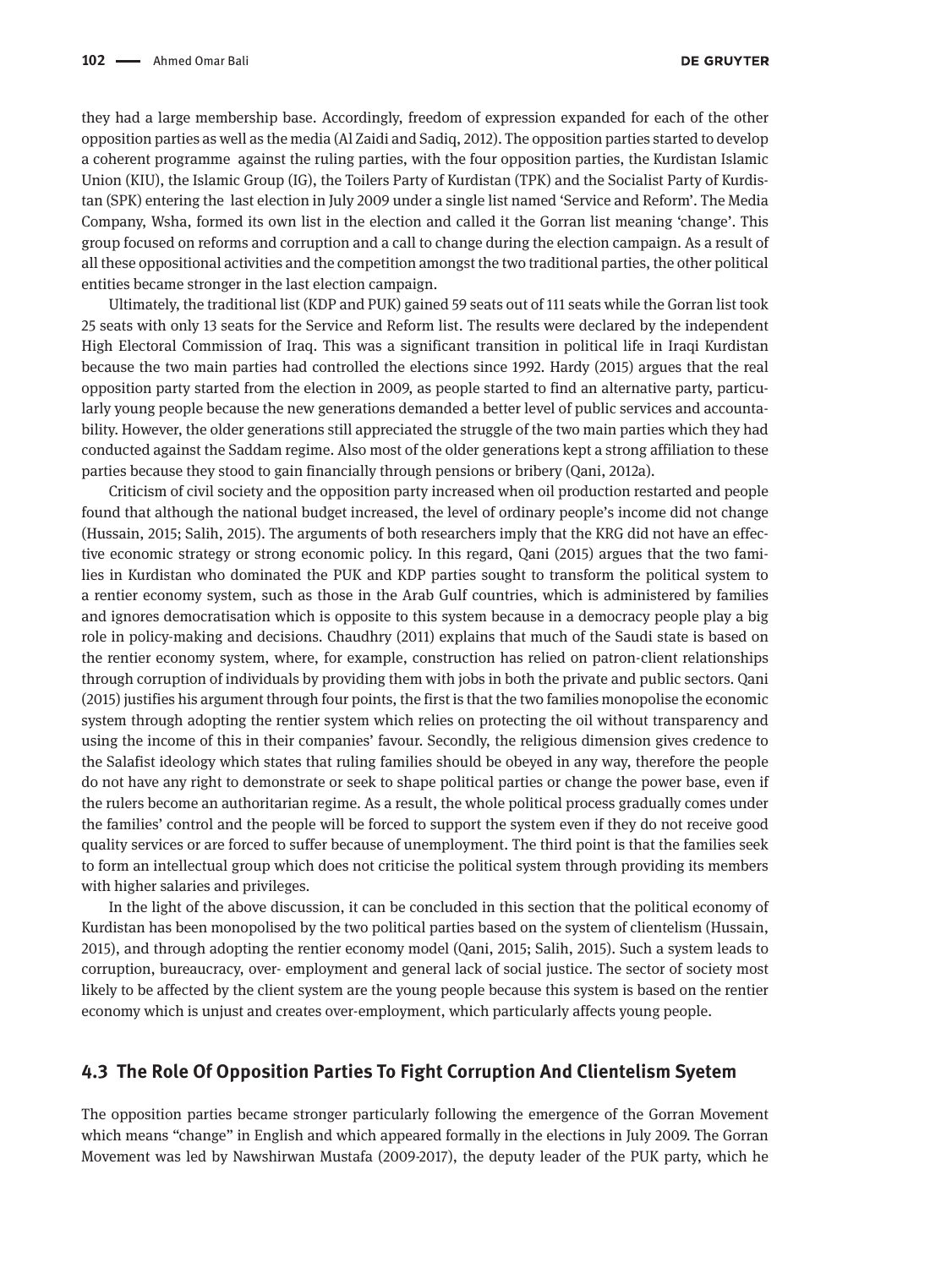left arguing that he could not fight corruption and introduce reforms because the party would not allow him, therefore he established firstly a media company and then the Gorran party. According to many political observers and researchers, the real opposition party emerged from this election as they believed it was an important period of transition in the political and civic life of Kurdistan (Haji, 2015). This party, before announcing itself, established a media company in 2007 called Wsha (meaning "word" in English) which mainly focused on corruption and reform by arguing for change in the power structure. The Gorran Movement mostly relies on its media, particularly KNN TV and the Sbeiy website, to deliver its political discourse to people and remains focused on young people as they have received little attention compared to other demographic categories. The traditional political parties, such as the political parties in power, relied on recruiting large numbers to their membership on the basis of clientelism. In turn, this meant the two main parties did not focus on the media in elections before 2009 because they already controlled the people. By contrast Gorran relied on the media because it had no budget to buy votes and was not in a position to use jobs and posts to buy support. From this standpoint the media began to play a large role in political communication as Gorran pushed the two political parties to give importance to the media in the political communication process.

## **5 Conclusion**

The clientelism model as a key theoretical assumption to review the Kurdish political system since the first government was formed in 1992. It is clear that the current political issues in Kurdistan have historical roots as a result of the accumulation of problems that have not been resolved by the client system adopted by the two political parties in power. The political system in Kurdistan may be considered as unique, as is the lack of academic research in Kurdistan in general, due to the historical background of the region. As Kirmanj (2013) notes, Kurdistan is not an independent nation-state although it does have many elements of a country's profile.

In relation to theories of clientelism, the study found that young people believed that political issues, particularly corruption and the lack of government performance are rooted in several traditions, nepotism alongside handing out of positions, jobs and public funds to buy votes in order to buy votes to stay in power (Bardhan and Mookherjee,2011; Roniger 2004). Alongside, clientelism, which is deep-rooted in Kurdish society, is supported by an economic system which is based on rentier state often intrinsic to oilrich countries. (Hussain, 2015; Qani and Fatah 2012; Qani (2015)

Chaudhry (2011) argues that the rentier economy system tends to lead to the client system. Future research may need to look more in-depth at the KRG's specific political economy and potential implications for democratic practices.

Alongside this study found that corruption and the lack of government performance originate in the client system which is in turn based on the rentier system. However, there was no opportunity to explore this dimension in depth as the present research is the field of media studies which do not allow wider analysis of clientalism. This would be valuable in any future research on clientalism. The outcome of this thesis can be taken as a starting point by future researchers of political science to investigate further and in more detail the issue of clientalism and its implication in Kurdistan.

# **References**

- AL- Zaidi, R and Sadiq, Y (eds.) (2012). *Almwarada alseaseya fy eqlim Kurdistan- Al Iraq: Nasha wa almwtaqbal*. Doha, Arabic center for research and political studies.
- Ali, B (2009). Negayak lajawhary aw hezai esta lahanawe komalgae emadad ajwlet. [online]. *Sbeiy*, 1 June. Last accessed 3 December 2012 at: http://sbeiy.com/ku/article\_detail.aspx?ArticleID=1664&AuthorID=201.
- Bali, A, O (2016). Political Development in Kurdistan. *Inter. J. Polit. Sci. Develop*. 4 (6), 208-215